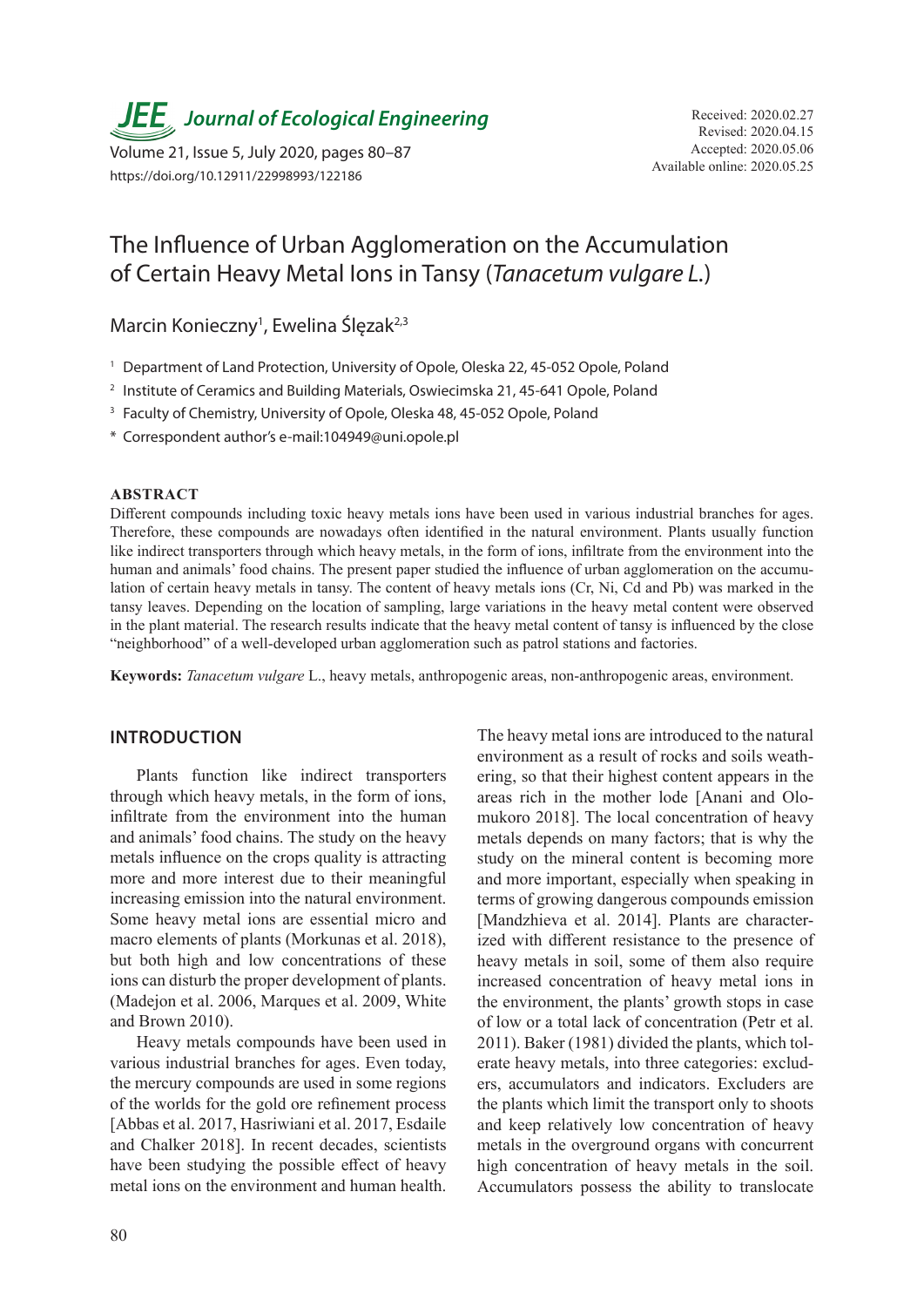metals through roots to the ground-based organs parts. In turn, indicators show an indirect reaction to the concentration of metals in soil, and the presence of the metal ions in these plants reflects a certain measure of the bioavailable concentration of these elements in soil [Majid Ghaderian and Ghotbi Ravandi 2012].

The plants' fundamental defense mechanism against heavy metals is their accumulation in the soft tissue, both in the ground-based organs, as well as in the roots, owing to bonding metals with proteins (Morkunas et al. 2018, Kashin and Ubugunov 2012, Motuzova et al. 2014, Sajedi et al. 2010, Yuan et al. 2011). Apart from the internal accumulation of metals, plants are able to immobilize them on the surface of leaves through capturing in the wax produced by the surface hair of leaves. Bonding metals with the wax tarnish or with resin prevents their scouring [Chaplygin et al. 2018].

Nevertheless, in the case of majority of plants, the accumulation of metal ions over the defined level has a definitely negative effect on their physiological and morphological condition (Marques et al. 2009, Rodriguez-Serrano et al. 2009, Sajedi et al. 2010, Yuan et al. 2011). Only a certain content of microelements creates the optimal conditions for the right course of physiological processes (Yabe et al. 2010).

The plants' accumulation of metals is dependent on their accessibility in soil as well as on the roots' inception mechanisms (Shahid et al. 2017). Due to the root system barrier, the concentration of elements in many plants is usually lower in the ground-based organs than in roots (Carrier et al. 2003, Smolinska and Rowe 2015). Some plants, despite the presence of the root barrier, are able to accumulate large amounts of metals, exceeding even their maximum, permissible concentration. The property enables to employ plants to the phytoremediation process (Adams et al. 2013, Dmuchowski et al. 2014, Baltrėnaitė and Baltrėnas 2018). Despite the proper accumulation of metals, when certain concentration is reached, the physiological processes undergo irreversible changes. The plants that have been submitted to the process of phytoremediation are often incapacitated in the wrong way; therefore, the metal ions are released to the environment again. It happens quite often that even a significant growth of element concentration does not lead to any sudden phenotypical symptoms of poisoning that could be seriously dangerous for animals and people

(Bennett et al. 2001, Jaishankar et al. 2014). That is why a long-standing monitoring should be performed when talking about metals in the farms located in the neighborhood of highways and various types of industry.

Tansy (*Tanacetum vulgare* L.) is a perennial aromatic plant belonging to the Asteraceae family. [Chaplygin et al. 2018, Jakobs and Müller 2018, Goudarzi et al. 2015, Vasilenko et al. 2016, Qi et al. 2018], which includes over 200 species [Özbilgin et al. 2018]. It is a species originating in Eurasia, currently occurring in the temperate climate of the Northern Hemisphere [Derda et al. 2012, Mitich 1992].

Tansy grows along roads, rail embankments, meadows and banks of ponds, rivers and lakes [Mehrparvar et al. 2018]. It has a highly branched root system that has a significant impact on the uptake of heavy metals from soil, as well as their accumulation [Devrnja et al. 2017, Mongkhonsin et al. 2011, Moradi et al. 2010].

The plants from the Asteraceae family are a precious source of substances that are biologically active and used in the traditional and contemporary herbal medicine. The tansy plants are rich in biologically active substances, contained in essential oils (EO) and are used in the traditional and contemporary herbal medicine (Kumar and Tyagi 2013). Both leaves and blooms of tansy also serve as convulsive, antiseptic as well as dermatological (Kumar and Tyagi 2013) and anti-inflammatory drugs [Sattarpour et al. 2018]. β-tujon included in an the essential oil shows antiparasitic effects. The level of the β-tujon content in tansy herbs is not constant, what was quite problematic in the traditional herbal medicine, for example because of the mistakes made while preparing an appropriate dose for making a particular extract. Consuming an excessive amount of β-tujon by people resulted in a wide range of afflictions in their case [Halicioglu et al. 2011].

Today, tansy is widely used in the cosmetics industry as an ingredient in lotions, creams and in the agricultural industry as the active substance of repellents and insecticides. Both leaves and blooms of tansy are used as convulsive, antiseptic as well as dermatological drugs [Kumar and Tyagi 2013]; however, they serve in the form of extracts, alcoholic essences and essential oils much more often. Their extracts are widely used as far as the treatment of rheumatism, stomach ulcers, fever and digestive disorders is concerned [Devrnja et al. 2017], the brew of *Tanacetum*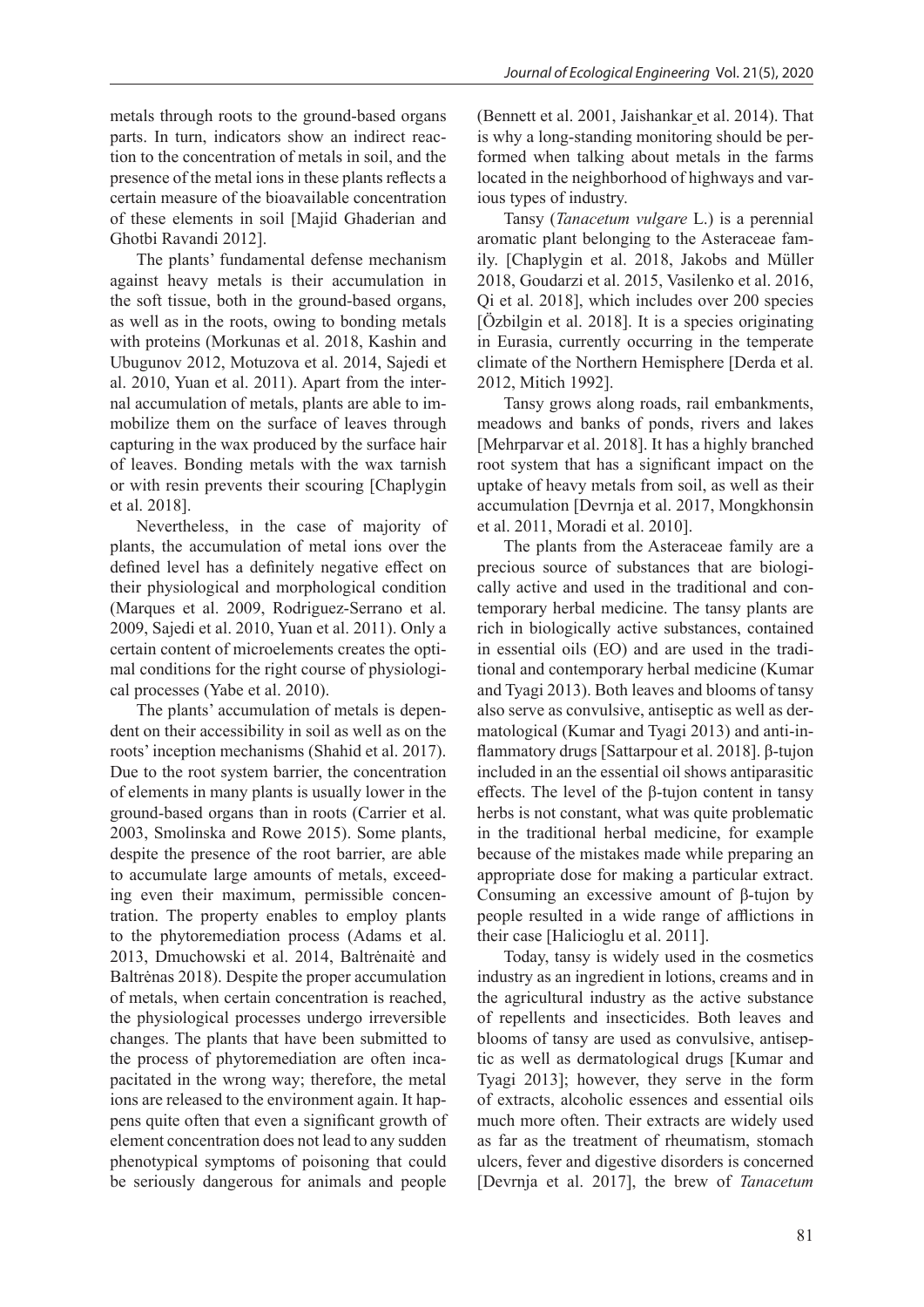*vulgare* L. blooms stimulate the process of healing up cuts, improve appetite and have an antalgic effect [Lahlou et al. 2008, Zaurov et al. 2013]. Most alcoholic essences from tansy also have biologic, including anti-inflammatory, antioxidant and antibacterial effects [Coté et al. 2017, Devrnja et al. 2017].

The aim of the study was to compare the accumulation of Cr, Ni, Cd and Pb in the Tansy leaves growing in the areas with different levels of urbanization in Poland.

# **THE MATERIAL AND METHODS**

#### **Plant material**

The material of tansy in the form of leaves was collected during the full flowering period from June to September 2017 in 12 natural locations (Table 1). Four of the twelve locations were located in anthropogenic areas (A), in the areas with heavy traffic, or near gas stations and various types of factories. The remaining eight sampling sites were located in non-anthropogenic (N) areas, i.e. meadows more than 200 m from rural roads and on the banks of rivers and forests.

# **Preparatory procedures of the studied material and chemical analysis**

The collected leaves were dried for five days at room temperature in the dark. Afterwards, the dry plant material was ground, and then a fraction smaller than 1 mm in diameter was separated from it. The obtained fraction was stored in the dark in hermetic containers until the chemical composition analysis. The metal content was determined by mass spectrometry with inductively stimulated plasma using an ICP-MS after microwaved wet mineralization with aqua regia in a Mars-X apparatus.

### **Statistical analysis**

In order to assess the relationship between the concentrations of heavy metals in the *Tanacetum vulgare* leaves, a statistical analysis was performed by Pearson correlation analysis in the Statistica 13.1 software (Dell Software, Round Rock, USA).

# **RESULTS AND DISCUSSION**

A relatively low chromium content was found in the tansy leaves, which oscillated from 1.529 to  $1.947 \text{ mg} \cdot \text{kg}^{-1}$ d.m. (Fig. 1). In the other two locations, a significant rise of the chrome content was observed. Then, the content increased up to 3.740 mg·kg-1d.m. in Starachowice; nevertheless, the highest content was noted in Stalowa Wola and grew by 257.3% in comparison to Starachowice.

The content of chrome in *Tanacetum vulgare* L. provided by Stevović et al. [2011] was definitely lower than in the own research. It was  $0.1$  mg·kg<sup>-1</sup>d.m. on the non-anthropogenic position; however, on the anthropogenic one – it increased up to  $0.3$  mg·kg<sup>-1</sup>d.m. Different results were achieved by Adamcova [2017], who compared the content of metals in tansy on the positions around landfill sites, on the closed area of the site as well as in the soil that had a direct contact with wastes.

The results of the research presented by Adamcov indicate that both in the landfill and the surrounding area there is a multiple increase in the content of chromium in tansy leaves; and so the chromium concentration ranged from 13.38 mg·kg-1d.m in the closed part of the landfill to  $218.1 \text{ mg} \cdot \text{kg}^{-1} \text{d.m.}$  in the area surrounding the landfill.

In the case of the nickel ions in tansy, the results were similar to those of the chromium ions (Fig. 2). The lowest content of the nickel ions

**Table 1.** Locations of the tansy samples collection in Poland with the division into the anthropogenic (A) and non-anthropogenic (N) ones

| Location         | Geographical coordinates |               | Type of | Location          | Geographical coordinates |               | Type of |
|------------------|--------------------------|---------------|---------|-------------------|--------------------------|---------------|---------|
|                  | latitude (N)             | longitude (E) | area    |                   | latitude (N)             | longitude (E) | area    |
| Słubice          | 52.33226                 | 14.62062      | N       | Pobiedziska       | 52.46613                 | 17.28842      | N       |
| Szklarska Poreba | 50.82014                 | 15.43838      | A       | Łaczki            | 50.23020                 | 17.19177      | N       |
| Kraśnik Dolny    | 51.31680                 | 15.59713      | N       | Stanowice         | 50.13162                 | 18.68082      | Α       |
| Miedzychód       | 52.61319                 | 15.90543      | N       | Białka Tatrzańska | 49.23208                 | 20.06148      | N       |
| Kudowa Zdrój     | 50.43530                 | 16.22743      | N       | Starachowice      | 51.05880                 | 21.06459      | A       |
| Žmigród          | 51.48086                 | 16.91363      | N       | Stalowa Wola      | 50.54976                 | 22.07053      | Α       |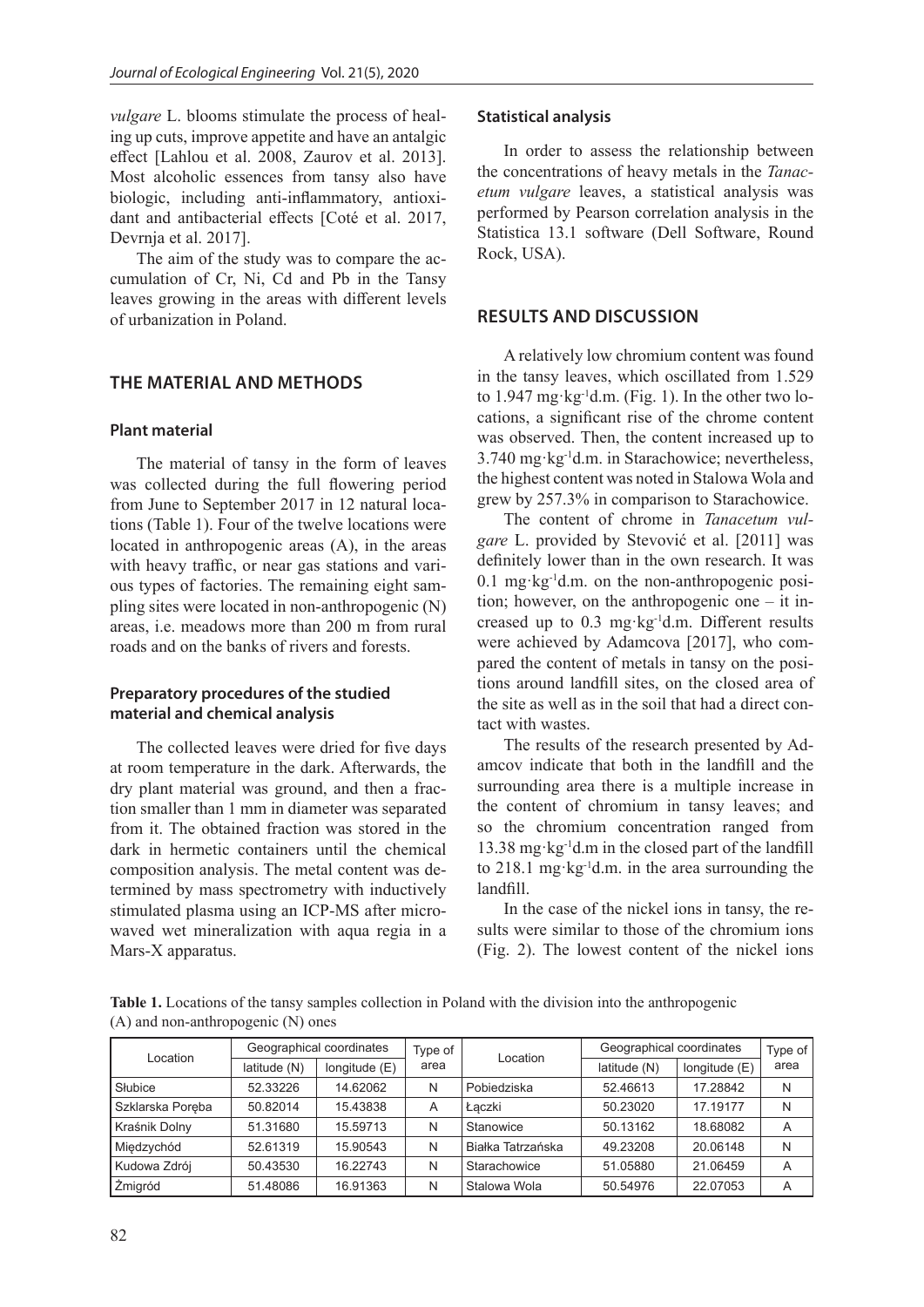

Figure 1. The content of Cr in the tansy leaves from different locations

was observed in Słubice –  $1.62$  mg·kg<sup>-1</sup>d.m.; in the next nine locations, the value oscillated between 1.97 and 3.59 mg·kg-1d.m. Finally the highest level of ions  $-4.15$  mg·kg<sup>-1</sup>d.m.  $-$  was observed in Starachowice. What is more, in the research of Stevović et al. [2011], the rise of the nickel concentration was observed too, from  $0.05$  mg·kg<sup>-1</sup>d.m. on the non-anthropogenic area, to 1.1 [mg·kg-1d.m.] on the anthropogenic one.

Higher concentration of the nickel ions in the own research might be caused by the neighborhood of petrol stations and holiday traffic. The results concerning the content of the nickel ions in *Tanacetum vulgare* L. were proven by the research carried out by Lorangera and Zayeda [1994]. The authors provided that the concentration of the nickel ions was higher in the industrial as well as

residential areas, what may be the reason of using the same element in the oil-burning industry.

The total content of cadmium in ten locations was similar (Fig. 3), and oscillated within limits of 0.50 mg·kg-1d.m.; only in Szklarska Poręba, the content reached  $1.14 \text{ mg} \cdot \text{kg}^{-1} \text{d} \cdot \text{m}$ . Out of the 12 studied locations, only in two of them the content of cadmium was diametrically different only in two of them, i.e. 178% higher in Stanowice than in Szklarska Poręba. Nevertheless, the rise of the cadmium ions content by 288% occurred in Starachowice.

The content of the cadmium ions in the *Tanacetum vulgare* L. leaves provided by Minkina et al. (2017) was similar to the results achieved in the own research and it has not exceeded 1 [mg/kg d.m.]. Similar contents were achieved



**Figure 2.** The content of Ni in the tansy leaves from different locations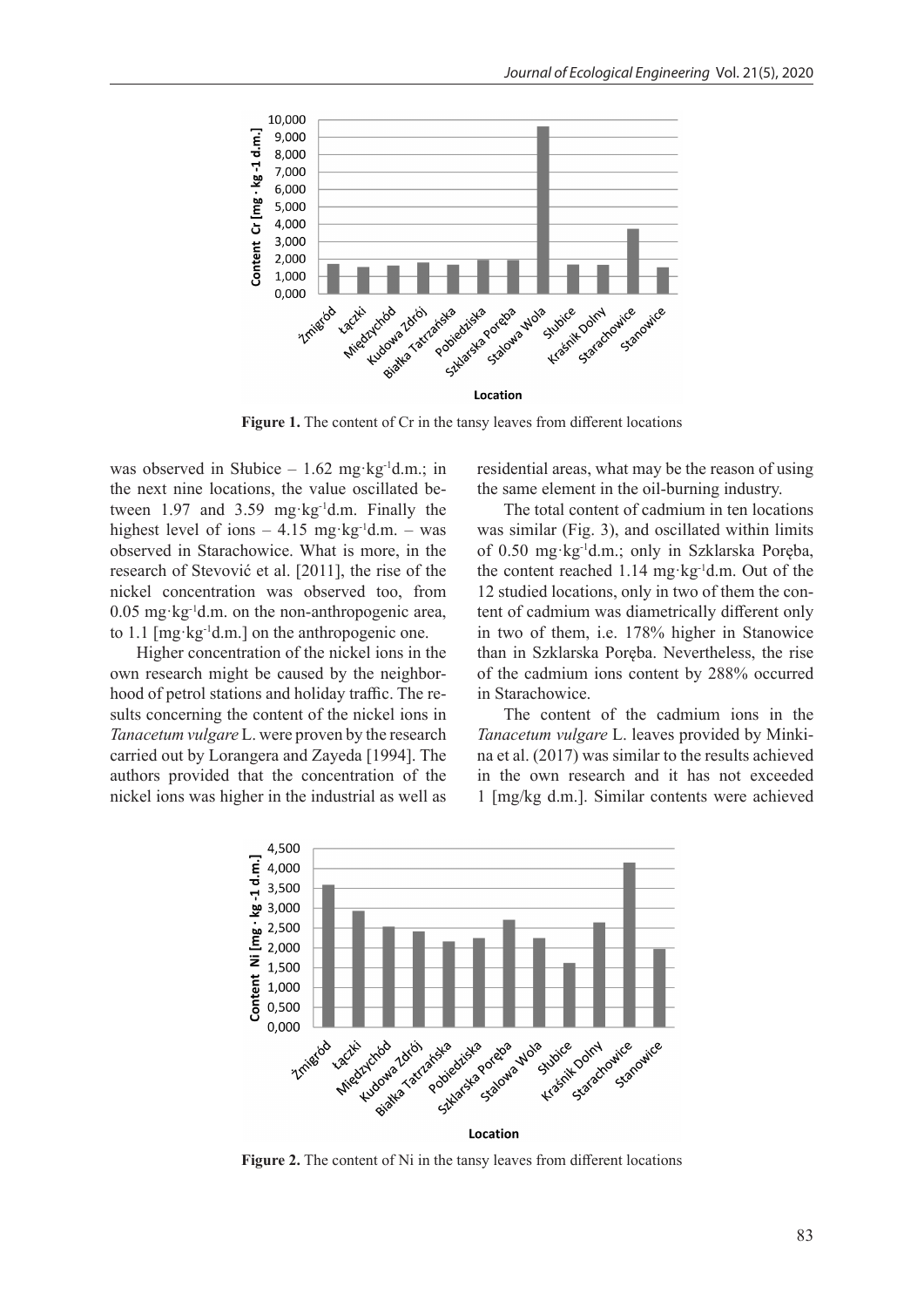

Figure 3. The content of Cd in the tansy leaves from different locations

by Adamcova et al. (2017) both on the area where soil had a direct contact with wastes, as well as on the closed part of landfill. However, on the area surrounding the landfill, a twofold rise of the cadmium ions content was observed. As the study results show, leaching of toxic metal ions from the landfill area causes their accumulation on the surrounding area.

The content of lead ions was similar to cadmium (Fig. 4), while in ten out of twelve studied locations, the total content of the lead ions in the tansy leaves was  $0.63 - 1.18$  mg·kg<sup>-1</sup>d.m. A significant growth of the lead ions appeared in the other two locations, it was 1.99 mg·kg-1d.m. in Starachowice and 3.50 mg·kg-1d.m. in Stalowa Wola. Such local growth of lead in the tansy leaves might be caused by soil contamination. In the research of Adamcova et al. (2017) the total content of tansy leaves on the whole researched

area was not greater than  $1.00$  mg·kg<sup>-1</sup>d.m.; only in two places from which the research material was collected, both in the closed area of the landfill as well as on the one where soil had a direct contact with wastes the total content was 3.27 and 6.24 mg·kg-1d.m. The results presented prove the previous assumption.

Table 2 shows an important correlation between particular metal ions. Moreover, the data presented proves the significant relation between the total concentration of the content of the Pb and Cr ions. The correlation observed points at the fact that the concentration of the lead ions in the tansy leaves rises along the Cr concentration. This fact means that there is a high possibility that both of the elements are distributed in the environment.

Apart from incepting the toxic metal ions from soil, due to wide surface of tansy leaf, the



**Figure 4.** The content of Pb in the tansy leaves from different locations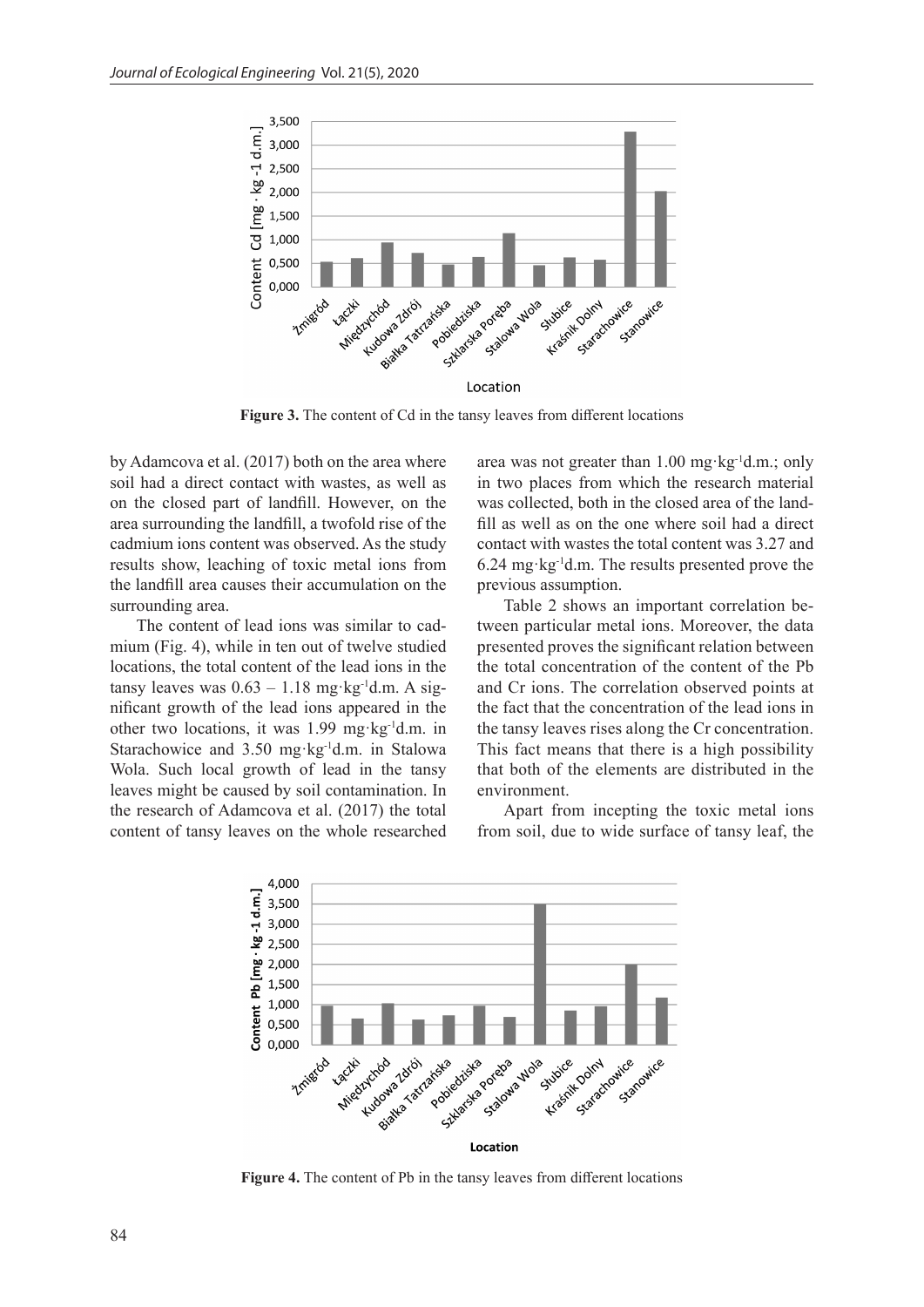|                         | Content of heavy metals |      |      |      |  |  |
|-------------------------|-------------------------|------|------|------|--|--|
| Content of heavy metals | Cd                      | Pb   | Ni   |      |  |  |
| Cd                      | 1.00                    | 0.20 | 0.51 | 0.01 |  |  |
| Pb                      | 0.20                    | 1.00 | 0.11 | 0.96 |  |  |
| Ni                      | 0.51                    | 0.11 | 1.00 | 0.02 |  |  |
| Сr                      | 0.01                    | 0.96 | 0.02 | 1.00 |  |  |

**Table 2.** Correlation coefficients between heavy metal concentrations

plant absorbs large amounts of these ions by means of air and particulate matter. Therefore, even at low concentration of metals in soil, their concentration in plants may significantly exceed certain norms. The phenomenon shows that the accumulation of toxic metal ions depends both on the physiological, morphological as well as from the local contamination of ground. Thus, in order to assess the plants resistance to contamination, it is necessary to employ an integrated approach with regard to all plants' characteristics as well as the condition of the environment (Chaplygin et al. 2018).

# **CONCLUSIONS**

The qualitative and quantitative analyses show a different content of such metals as: Cr, Ni, Cd and Pb in tansy leaves on the two types of area studied. High concentrations of Cr, Cd and Pb in the industrial zone were closely related to the pollution caused by an increased traffic and industrial activity. The material collected from all types of environments showed a similar concentration of the nickel ions, which confirms the lack of influence of local pollution of the area on the concentration of heavy metals in the plant material.

The acquired and presented results included in the present study point at the usefulness of tansy plants in monitoring the environment contamination with toxic metal ions. A multiple rise of the toxic elements concentration in the tansy tissues in Stalowa Wola was caused by the vicinity of ironworks as well as other industrial plants dealing with plastic processing of metals. Nevertheless, a range of statistic analyses showed strong influence of the lead content on the chrome concentration in the plants on a particular area. The results achieved might suggest that if the contamination by the lead ions appears on a particular area, the chrome ions will probably occur as well.

### **REFERENCES**

- 1. Abbas HH., Sakakibara M., Sera K., Arma LH. 2017. Mercury Exposure and Health Problems in Urban Artisanal Gold Mining (UAGM) in Makassa, South Sulawesi, Indonesia. Geosciences, 3, https:// doi.org/10.3390/geosciences7030044
- 2. Adamcová D., Radziemska M., Ridošková A., Bartoň S., Pelcova P., Elbl J., Kynický J., Brtnický M., Vaverková M. D. 2017. Environmental assessment of the effects of a municipal landfill on the content and distribution of heavy metals in Tanacetum vulgare L. Chemosphere. 185. 1011 – 1018. https://doi.org/10.1016/j.chemosphere.2017.07.060
- 3. Adams A., Raman A., Hodgkins D. 2013. How do the plants used in phytoremediation in constructed wetlands, a sustainable remediation strategy, perform in heavy-metal-contaminated mine sites?. Water and Environment Journal, 27 (3), 373–386, https://doi.org/10.1111/j.1747–6593.2012.00357.x
- 4. Anani O. A., Olomukoro J. O. 2018. Health Risk from the Consumption of Freshwater Prawn and Crab Exposed to Heavy Metals in a Tropical River, Southern Nigeria. Journal of Heavy Metal Toxicity and Diseases, 3:5, DOI: 10.21767/2473–6457.10024
- 5. Baker A.J.M., 1981. Accumulators and excludersstrategies in the response to heavy metals. Journal of Plant Nutrition 3, 643–654, https://doi. org/10.1080/01904168109362867
- 6. Baltrėnaitė E., Pranas Baltrėnas P. 2018. Using the method of dynamic factors for assessing the transfer of chemical elements from soil to plants from various perspectives, Environmental Science and Pollution Research, https://doi.org/10.1007/ s11356–018–3866–1
- 7. Bennett P. M., Jepson P. D., Law R. J., Jones B. R., Kuiken T., Baker J.R., Rogan E., Kirkwood J. K. 2001. Exposure to heavy metals and infectious disease mortality in harbour porpoises from England and Wales. Environmental Pollution, 112(1), 33–40, https://doi.org/10.1016/S0269–7491(00)00105–6
- 8. Carrier P., Baryla A., Havaux M. 2003. Cadmium distribution and microlocalization in oilseed rape (Brassica napus) after long-term growth on cadmium-contaminated soils. Planta, 216(6), 939–950. https://doi.org/10.1007/s00425–002–0947–6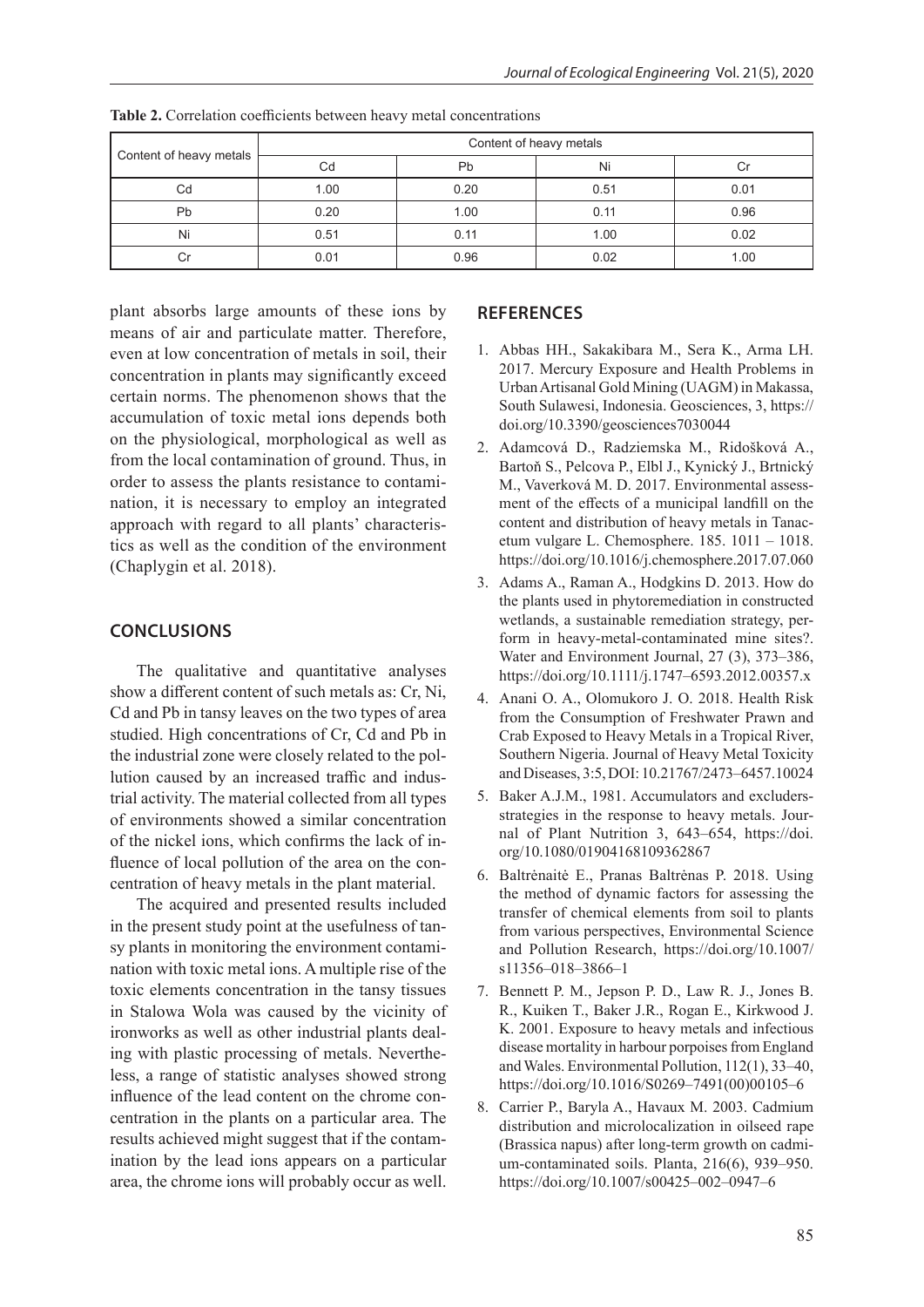- 9. Chaplygin V., Minkina T., Mandzhieva S., Burachevskaya M., Sushkova S., Poluektov E., Antonenko E., Kumacheva V. 2018. The effect of technogenic emissions on the heavy metals accumulation by herbaceous plants. Environ Monit Assess, 190, https://doi.org/10.1007/s10661–018–6489–6
- 10. Coté H., Boucher M. A., Pichette A. 2017. Legault, J. Anti-Inflammatory, Antioxidant, Antibiotic, and Cytotoxic Activities of Tanacetum vulgare L. Essential Oil and Its Constituents. Medicines, 4, 34. https://doi.org/10.3390/medicines4020034
- 11. Derda M., Hadaś E., Thiem B., Wojt W. J.,Wojtkowiak-Giera A., Cholewiński M., Skrzypczak Ł. 2012. Tanacetum vulgare L. as a plant with potential medicinal properties for Acanthamoeba keratitis. Nowiny Lekarskie, 6 (81), 620–625. ISSN 0860–7397. (in polish)
- 12. Devrnja N., Anđelković B., Aranđelović S., Radulović S., Soković M., Krstić-Milošević D., Ristić M, Ćalić D. 2017. Comparative studies on the antimicrobial and cytotoxic activities of Tanacetum vulgare L. essential oil and methanol extracts. South African Journal of Botany, 111, 212–221. https:// doi.org/10.1016/j.sajb.2017.03.028
- 13. Dmuchowski W., Gozdowski D., Bragoszewska P., Baczewskaa A. H., Suwara I. 2014. Phytoremediation of zinc contaminated soils using silver birch (Betula pendula Roth). Ecological Engineering, 71, 32–35, https://doi.org/10.1016/j. ecoleng.2014.07.053
- 14. Esdaile L. J., Chalker J. M. 2018. The Mercury Problem in Artisanal and Small-Scale Gold Mining. Chemistry a European Journal, 24, 6905 – 6916, https://doi.org/10.1002/chem.201704840
- 15. Goudarzi T., Saharkhiz M. J., Rowshan V. 2015. Ontogenetic variation of essential oil content andconstituents in tansy (Tanacetum vulgare L.). Journal of Applied Research on Medicinal and Aromatic Plants, 2, 48–53. doi: 10.1016/j.jarmap.2015.03.003
- 16. Halicioglu O., Astarcioglu G., Yaprak I., Aydinlioglu H.2011. Toxicity of Salvia officinalis in a newborn and a child: an alarming report. Pediatr. Neurol, 45, 259 – 260. doi: 10.1016/j.pediatrneurol.2011.05.012
- 17.Jaishankar M., Tseten T., Anbalagan N. Mathew, B. B., Beeregowda K. N. 2014. Toxicity, mechanism and health effects of some heavy metals. Interdisciplinary toxicology, 7(2), 60–72. https://doi. org/10.2478/intox-2014–0009
- 18.Jakobs R., Müller C. 2018. Effects of intraspecific and intra-individual differences in plant quality on preference and performance of monophagous aphid species. Oecologia, 186, 173–184. https:// doi.org/10.1007/s00442–017–3998-x
- 19. Kashin V. K., Ubugunov L. L. 2012. Accumulation features of microelements in the grain of wheat grown in Western Transbaikalia. Agrokimiya, 4, 68–76. (in Russian).
- 20. Kumar V., Tyagi D., 2013. Chemical composition and biological activities of essential oils of genus Tanacetum – a review. Journal of Pharmacognosy and Phytochemistry, 2(3), 159–163.
- 21. Lahlou S., Tangi K.C., Lyoussi B., Morel N. 2008. Vascular effects of Tanacetum vulgare L. leaf extract: In vitro pharmacological study. Journal of Ethnopharmacology, 120 (1), 98 – 102. doi : 10.1016/j. jep.2008.07.041
- 22. Loranger S., Zayed J. 1994. Manganese and lead concentrations in ambient air and emission rates from unleaded and leaded gasoline between 1981 and 1992 in Canada: a comparative study. Atmospheric Environment, 28 (9), 1645–1651, https:// doi.org/10.1016/1352–2310(94)90310–7
- 23. Madejon P., Murillo J. M., Maranon T., Cabrera F. 2006. Bioaccumulation of trace elements in a wild grass three years after the Aznalcollar mine spill (South Spain). Environmental Monitoring and Assessment, 114(1–3), 169–189. https://doi. org/10.1007/s10661–006–2523–1
- 24. Majid Ghaderian S., Ghotbi-Ravandi A. A. 2012. Accumulation of copper and other heavy metals by plants growing on Sarcheshmeh copper mining area, Iran. Journal of Geochemical Exploration, 123, 25– 32, https://doi.org/10.1016/j.gexplo.2012.06.022
- 25. Mandzhieva S. S., Minkina T. M., Motuzova G.V., Golovatyi S. E., Miroshnichenko N. N., Lukashenko N. K., Fateev A. I. 2014. Fractional and group composition of zinc and lead compounds as an indicator of the environmental status of soils. Eurasian Soil Science, 47(5), 511–518. http://dx.doi.org/10.1134/ S1064229314770014 .
- 26. Marques A. P. G. C., Rangel A. O. S. S., Castro P. M. L. 2009. Remediation of heavy metal contaminated soils: phytoremediation as a potentially promising clean-up technology. Critical Reviews in Environmental Science and Technology, 39(8), 622–654. https://doi.org/10.1080/10643380701798272
- 27. Mehrparvar M., Zytynska S. E., Balog A., Weisser W. W. 2018. Coexistence through mutualist – dependent reversal of competitive hierarchies. Ecology and Evolution,8,1247–1259. doi: 10.1002/ ece3.3689
- 28. Minkina T.M., Mandzhieva S.S., Chaplygin V.A., Motuzova G. V., Burachevskaya M. V., Bauer T. V., Sushkova S. N., Nevidomskaya D. G. 2017. Effect of Aerotechnogenic Emissions on the Content of Heavy Metals in Herbaceous Plants of the Lower Don Region. Eurasian Soil Science, 50(6), 746 – 755, https://doi.org/10.1134/S1064229317060072
- 29. Mitich L.W., 1992. Intriguing world of weeds: tansy. Weed Technology, 6 (1), 242–244.
- 30. Mongkhonsin B., Nakbanpote W., Nakai I., Hokura A., Jearanaikoon N. 2011. Distribution and speciation of chromium accumulated in Gynura